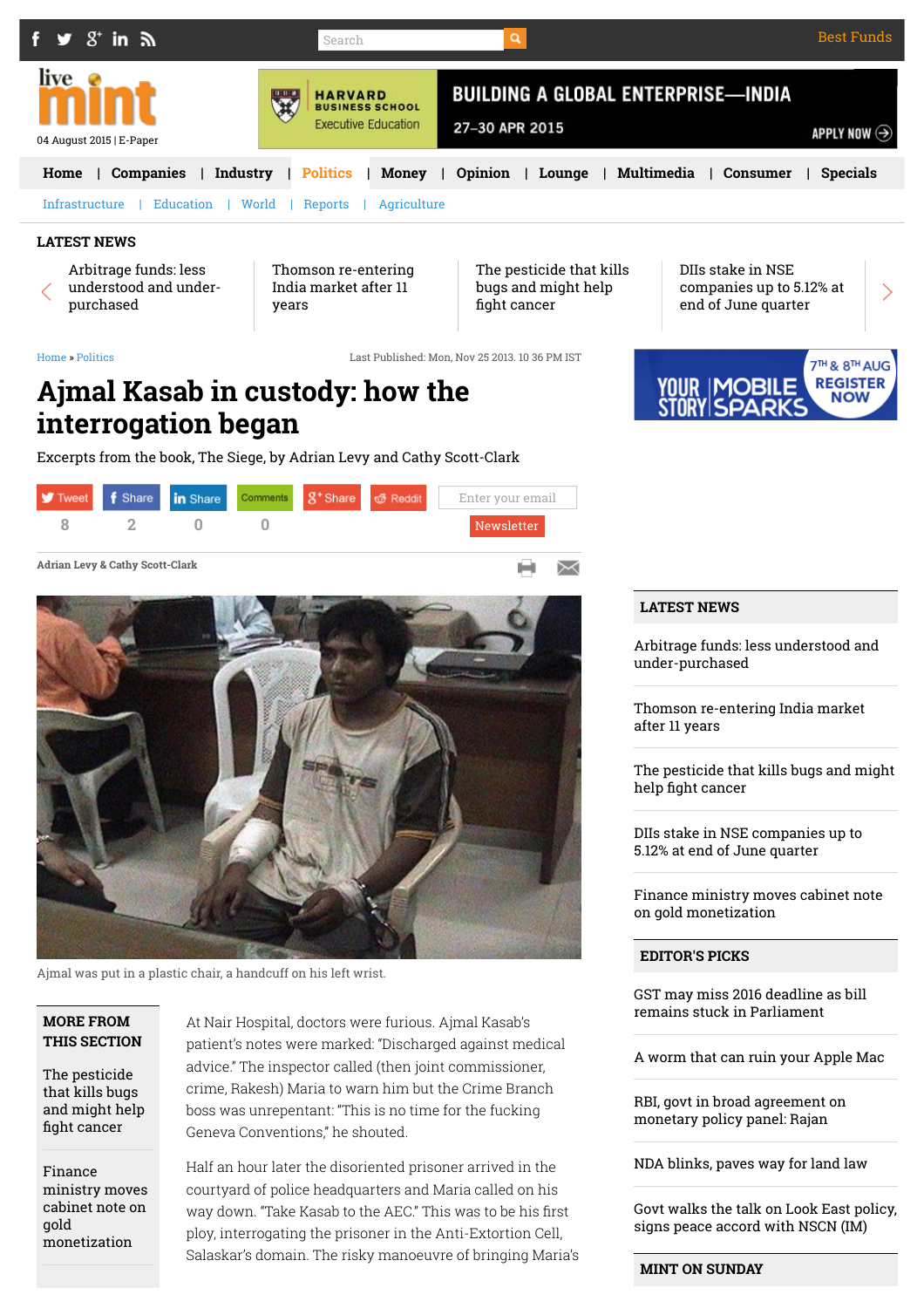Payments bank, small bank [licences by end-](http://www.livemint.com/Politics/9Rwl0jV0B4X2MUFW4jz8lN/Payments-bank-small-bank-licences-by-endAugust-Rajan.html)August: Rajan

26/11 Mumbai [attacks planned,](http://www.livemint.com/Politics/j8WoNeDpXRMTEFOxdvN6UM/2611-Mumbai-attacks-planned-launched-from-Pakistan-soil-e.html) launched from Pakistan soil: ex-FIA chief

Creators of destroyed [hitchhiking](http://www.livemint.com/Politics/NFMUiVdDkkeLbla7zn0kJM/Creators-of-destroyed-hitchhiking-robot-mull-rebuild.html) robot mull rebuild

only prisoner to Crime Branch in a volatile city still under attack was becoming an act of vengeance as much as anything else. "Now we will see how he feels," Maria said, running down the stairs and emerging blinking in the courtyard, where for the first time in seven hours he inhaled the chill air, his eyes stinging in the thin light.

# **26/11: FIVE YEARS AFTER**





26/11: Five years on, [Pakistan fails to budge on](http://www.livemint.com/Politics/ld6oOh6SR5LyV1HodUI0YN/Five-years-on-Pakistan-fails-to-budge-on-2611-attackers.html) attackers

## **EDITOR'S PICKS**

GST may miss [2016 deadline as](http://www.livemint.com/Politics/RNllnYgoIZEZYugHO2P0DN/GST-may-miss-the-2016-deadline-as-bill-remains-stuck-in-Parl.html) bill remains stuck in Parliament

## **[A worm that can](http://www.livemint.com/Leisure/hrKMcuDCeskzdfc0iNc9lM/A-worm-that-can-ruin-your-Apple-Mac.html) ruin your Apple Mac**

RBI, govt in broad agreement on [monetary policy](http://www.livemint.com/Politics/rmzV3n2t3062dRa2wXF6HI/Rajan-says-RBI-govt-in-broad-agreement-on-monetary-policy-c.html) panel: Rajan

# **NDA blinks, [paves way for](http://www.livemint.com/Politics/JZ51wQDcB9Q0PBbLXexmTP/BJP-agrees-to-bring-back-key-provisions-in-land-acquisition.html) land law**

[Govt walks the](http://www.livemint.com/Politics/ZfQJmTK2EQP8nt7hwL8NJN/Govt-signs-peace-treaty-with-NSCN.html) talk on Look East policy, signs peace accord with NSCN (IM)

A small gathering of heavy, uniformed cops stood stamping their feet outside the AEC, surrounding a diminutive figure wearing borrowed plastic sandals. Maria nodded to his men. "My heart is telling me I should strangle this guy, here and now," he hissed, looking at the shivering prisoner, "but my brain is telling me that he is the only link to this open case." Ever since Ajmal had been captured, voices all around Maria had proposed the old Mumbai story: one for the boys. He should be allowed to run before being shot. Some wanted to hang him, making it look like suicide.

Tombstone-faced, they all entered Salaskar's world, gawping at the dead inspector's paperwork and effects: suspects' headshots and wanted notices, bamboo lathis and bulletproof vests.

Ajmal was put in a plastic chair, a handcuff on his left wrist. If a room could smell of coercion, Salaskar's did. Maria, towering above the prisoner and flanked by the uniformed constables, began talking in Ajmal's mother tongue, Punjabi. It was also the language of Maria's father, who had migrated to Bombay in the 1950s.

Maria asked if Ajmal knew where he was. In his grubby beige and white T-shirt, a wrist and an arm bandaged, he looked a pathetic sight. He really was the most ordinarylooking mass murderer Maria had ever seen. Sallow and greasy, he reminded the cop of the kid manning the deepfat fryer at the sweet seller's in Zaveri Bazaar.

A good interrogator needed an opener, and Maria was ready: "You wanted to die and so, just so you know, I am not going to kill you." He pointed to the blunt knuckles standing beside him in Salaskar's room. "They are not going to kill you either." He allowed Ajmal to digest the statement.

"These guys," Maria said, pointing around the room, "want to do it. But I will not allow it. You have failed in your mission because you are not dead. Now the world will come to know how badly you screwed up. You told one of my men that you hoped to be a shaheed . Well, my friend, I have news for you. Allah does not want you. No one does. The story of your miserable life continues as it always has. No one gives a shit. You are a poor, pitiful failure, even in trying to die."

[Separating fact from ancient Indian](http://mintonsunday.livemint.com/news/separating-fact-from-ancient-indian-science-fiction/2.3.4080378329.html) science fiction

[Fauna in](http://mintonsunday.livemint.com/news/fauna-in-fiction/2.3.4080378088.html) fiction

[How to get a free lunch](http://mintonsunday.livemint.com/news/how-to-get-a-free-lunch/2.3.4080358848.html)

[India-Pakistan cricket: Don't let the](http://mintonsunday.livemint.com/news/india-pakistan-cricket:-don%E2%80%99t-let-the-maniacs-play-spoilsport/2.3.4080358664.html) maniacs play spoilsport

[Bullet Baba: The patron saint of NH65](http://mintonsunday.livemint.com/news/bullet-baba:-the-patron-saint-of-nh65/2.3.4080358480.html)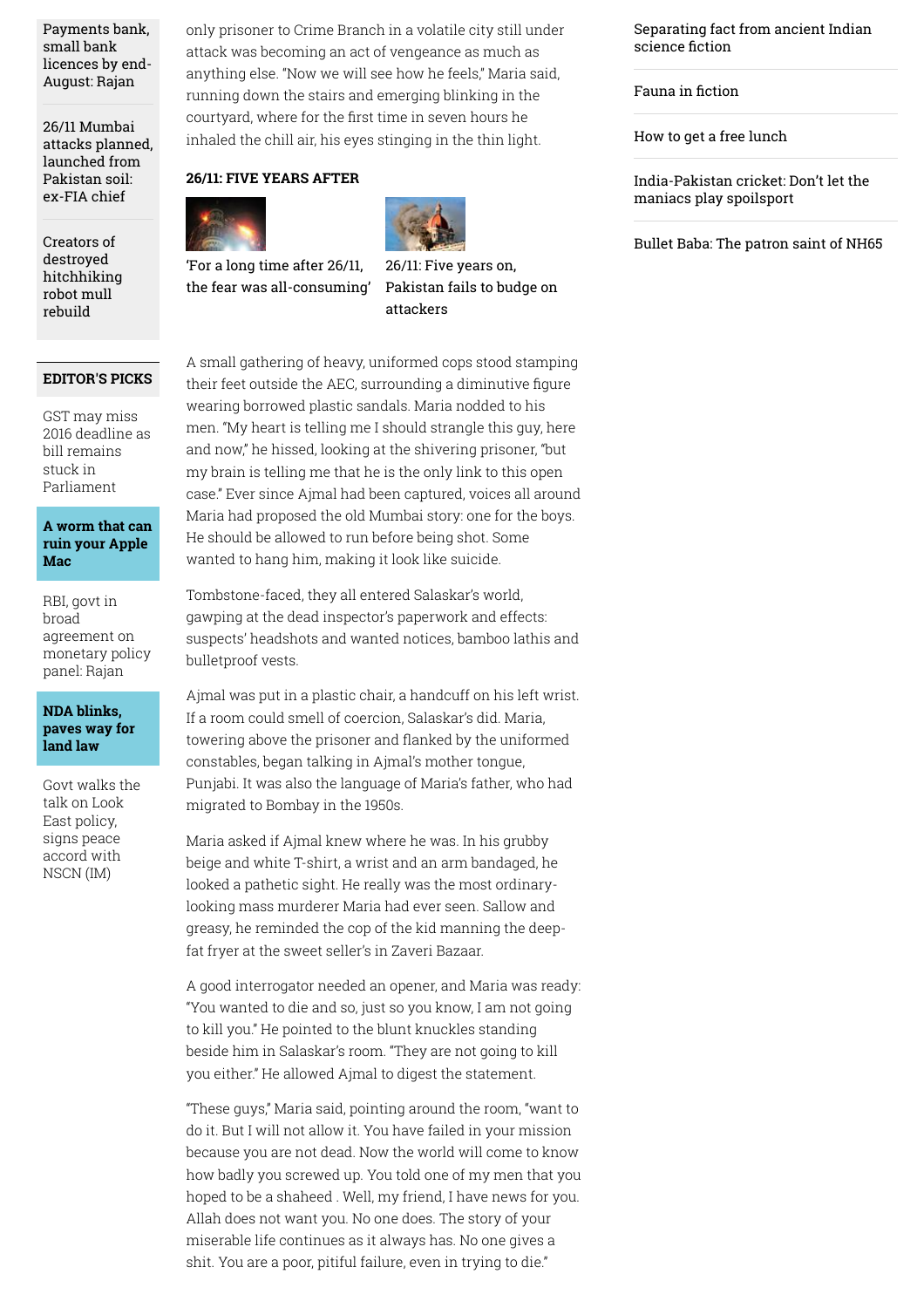# **26/11: FIVE YEARS AFTER**



[Coldly realistic Pakistan](http://www.livemint.com/Politics/R1pD2Q1si94FsnZ0dyTUGO/Coldly-realistic-Pakistan-policy-need-of-hour.html) policy need of hour

[India has to learn to put the](http://www.livemint.com/Politics/ZX4Fxt9SbLNgB2BmsjGAiP/India-has-to-learn-to-put-the-pieces-together-Gopal-K-Pill.html) pieces together: Gopal K. Pillai

Ajmal groaned as Maria struck home. A dust bowl of disappointment was opening up before the prisoner, harking back to his inability to win acceptance, even as a young child when his father could not wait to discard him. While his brothers still out on the streets tonight would strive to accomplish their mission, he could already see that he was to be kept alive until a day of India's choosing, when, he had no doubt, he would be hooded and hanged. One last dismal thought occurred to him, something he would share with a lawyer on a chit that was signed and dated. He saw now that even after his execution no one would claim his corpse. In that moment, Ajmal knew something awful: I am never going home.

Maria had many questions. "How many of you are there in the city? What weaponry have you brought with you? What is your plan? Who is coaching you?" Ajmal had given answers at the hospital to the fat cop whose mouth had brimmed with scarlet paan.

Now he was made to go over the same ground. Maria sat back, soaking up that accent, the nasal vowels, the sibilant 's' and rolling 'r', a pendulous sentence construction and phrasing that sounded like a bow saw slicing through a trunk. It was the voice of the eastern Punjab: a vista of landlessness and poverty. Children there were born to sell, and lived to die, in Maria's opinion.

Excerpted with permission from Penguin Books India.

**[Adrian Levy & Cathy Scott-Clark](http://www.livemint.com/Search/Link/Author/Adrian%20Levy%20&%20Cathy%20Scott-Clark)**

TOPICS: [THE SIEGE,](http://www.livemint.com/Search/Link/Keyword/The%20Siege) [ADRIAN LEVY,](http://www.livemint.com/Search/Link/Keyword/Adrian%20Levy) [CATHY SCOTT-CLARK,](http://www.livemint.com/Search/Link/Keyword/Cathy%20Scott-Clark) [AJMAL KASAB,](http://www.livemint.com/Search/Link/Keyword/Ajmal%20Kasab) [26/11](http://www.livemint.com/Search/Link/Keyword/26/11)

#### **MORE FROM LIVEMINT**



[Should you buy Hyundai](http://www.livemint.com/Consumer/55fg9aS3SoHyncPdCCrUOK/Should-you-buy-Hyundai-Creta.html) Creta?



[Flipkart builds an arsenal](http://www.livemint.com/Companies/32uYTdd2tELLHyq0j0KUvI/Flipkart-builds-an-arsenal-of-benefits-for-its-employees.html) [Sunteck Realty keen to](http://www.livemint.com/Politics/7oIH8Es6g1GA195z91he3N/Sunteck-Realty-keen-to-buy-distressed-assets-from-rivals.html) of benefits for its employees



First Published: Mon, Nov 25 2013. 12 51 AM IST

buy distressed assets from rivals



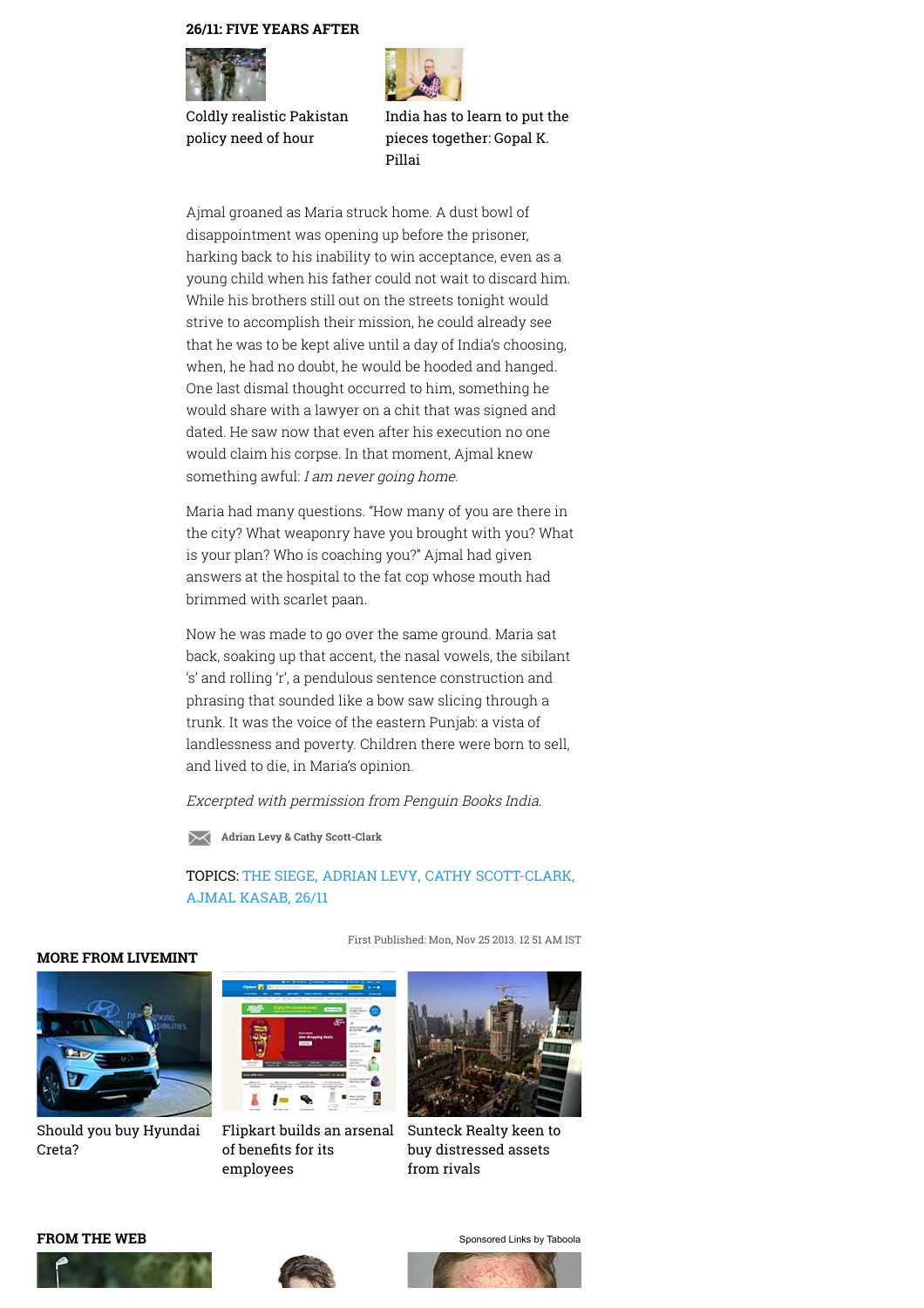

The #1 Reason the [Average Golfer Can't Hit It](http://coaches.revolutiongolf.com/redirect?site=coaches&utm_content=Martin_Ball_1_Reason_200_Yards&headline=The%20%231%20Reason%20the%20Average%20Golfer%20Can%27t%20Hit%20It%20200%2B%20Yards...&utm_source=Taboola&utm_medium=native&utm_campaign=Martin_Ball_Global_Tier_1&placement=hindustantimescom-livemint&image=Martin_Ball&utm_term=hindustantimescom-livemint) [kratzen wenn die Haut](https://www.hautwende.de/hautkrankheiten/nesselsucht?utm_source=CpC04tab&utm_medium=content&utm_campaign=CpC04) 200+ Yards...

Revolution Golf



Newzgeeks 7 Things Germans Do [Better Than Anyone Else](http://newzgeeks.com/7-things-germans-do-best/?utm_source=Taboola&utm_medium=CPC&utm_campaign=DE_Desktop_7ThingsGermansDoBest_BEST_CTR&utm_term=hindustantimescom-livemint)



Hautwende Warum sollte man juckt, Antwort hier

Walmart Cams Caught [Really Disturbing Things](http://www.frivolfluff.com/10-walmart-beauties/?utm_campaign=FRFwalmartPrem&utm_content=P340-T30-walmartlbd-walmart&utm_source=taboola&utm_medium=cpc&utm_term=hindustantimescom-livemint)

FrivolFluff



Risottop.com [38 Fotos von Kriminellen,](http://www.risottop.com/de/creepy/38-fotos-von-kriminellen-die-ihnen-albtraume-bereiten-werden/?utm_source=taboola-de&utm_medium=referral&utm_term=hindustantimescom-livemint&utm_campaign=taboola-de-10) die Ihnen Albträume Bereiten werden



Viral Heroes SECRET RULES! - For [Disneyland Employees](http://www.viralheroes.com/15-secret-rules-for-disney-employees/?utm_content=P876-T11-arielbeach-disneysecretrules-An8S4kLQ75g3BAt5B&utm_source=taboola&utm_medium=referral&utm_term=hindustantimescom-livemint&utm_campaign=VLHP876)

|                 | <b>Companies</b> People   Results   Management                                          | <b>Subscribe</b>             |  |
|-----------------|-----------------------------------------------------------------------------------------|------------------------------|--|
| Opinion         | Views   Online View   Columns   Quick Edit   Blogs   Drawbridge                         | Enter your e-mail Newsletter |  |
| Industry        | Financial Services   Manufacturing   Retail   Telecom   Infotech   HR   Energy          |                              |  |
| <b>Politics</b> | Policy   Infrastructure   Education   World   Reports   Agriculture   Human Development |                              |  |